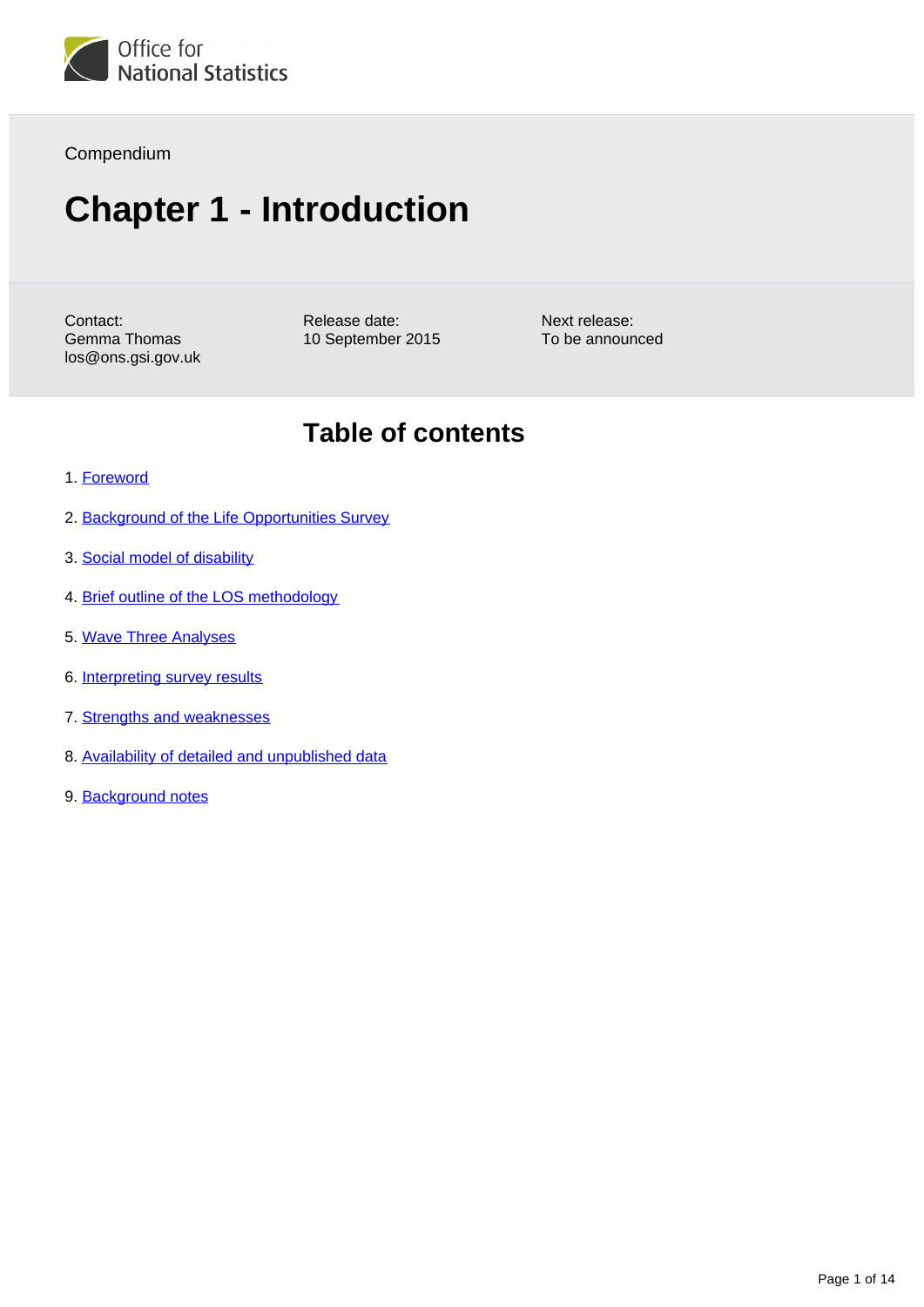## <span id="page-1-0"></span>**1 . Foreword**

This report presents results based on the longitudinal findings from Wave One and Wave Three of the Life Opportunities Survey (LOS). Analysis focuses on Wave One and Wave Three to make full use of the longitudinal design of LOS. Considering impairment status at Wave One and Wave Three only also simplifies the classification of adults for analysis.

## <span id="page-1-1"></span>**2 . Background of the Life Opportunities Survey**

The Life Opportunities Survey (LOS) is a large-scale longitudinal survey  $1$  of disability in Great Britain. It is the first major national social survey which explores disability in terms of the barriers to participation that people experience. Prior to the development of the LOS, the last major survey on disability conducted in Great Britain had been the Family Resources Survey disability follow-up in 1996 to 1997. Before this, it was the Office of Population Censuses and Surveys (OPCS) national surveys of disability, carried out during 1985 to 1988. In 2005, the [Department for Work and Pensions](https://www.gov.uk/government/organisations/department-for-work-pensions) (DWP) carried out a feasibility study<sup>2</sup> which recommended a new survey dedicated to meet the evidence needs of policy for disabled people in Great Britain. Subsequently, the [Office for Disability Issues](https://www.gov.uk/government/organisations/office-for-disability-issues) (ODI) (part of the DWP) commissioned the Office for National Statistics (ONS) to develop the LOS.

The survey is wholly funded by the DWP and is carried out by ONS. The LOS was conducted over 3 waves with each wave of the survey spanning 2 years. Respondents in Wave Two were followed up approximately 1 year after their initial interview. Interviews with Wave Three respondents were carried out approximately 2 and a half years after Wave Two, and 3 and a half years after Wave One. Wave One of the LOS took place between June 2009 and March 2011; Wave Two began in June 2010 and finished in March 2012; Wave Three commenced in October 2012 and was completed in September 2014. This is the final wave of the survey.

#### **Notes for 1.1 Background of the Life Opportunities Survey**

- 1. A survey where respondents are regularly re-interviewed after a set interval (for example, 1 year).
- 2. Eurdon et al. (2005) Meeting DWP's long-term information needs on disability: A feasibility study.

## <span id="page-1-2"></span>**3 . Social model of disability**

According to the social model, disability is viewed as the disadvantage or restriction of activity and participation caused by aspects of society which take little or no account of the needs of people with impairment. Therefore, in line with the social model, the LOS assesses the level of participation of people with impairment and the barriers to participation they face.

Impairments relate to the loss of physiological and psychological functions of the body such as loss of sight, hearing, mobility or learning capacity, and should be distinguished from medical conditions or loss of bodily structure. For example, glaucoma is a medical condition whereas loss of vision is the impairment it causes. Activity limitations are restrictions an individual may have in executing physical or mental tasks or actions as a result of their impairment, for example, being unable to read newsprint at arm's length without glasses or other aids and adaptations.

The LOS collects self-reported data on impairment; this is dependent upon the respondent's perception of the limitations and severity of the impairment.

In this report, an adult is defined as having an impairment if they indicated that: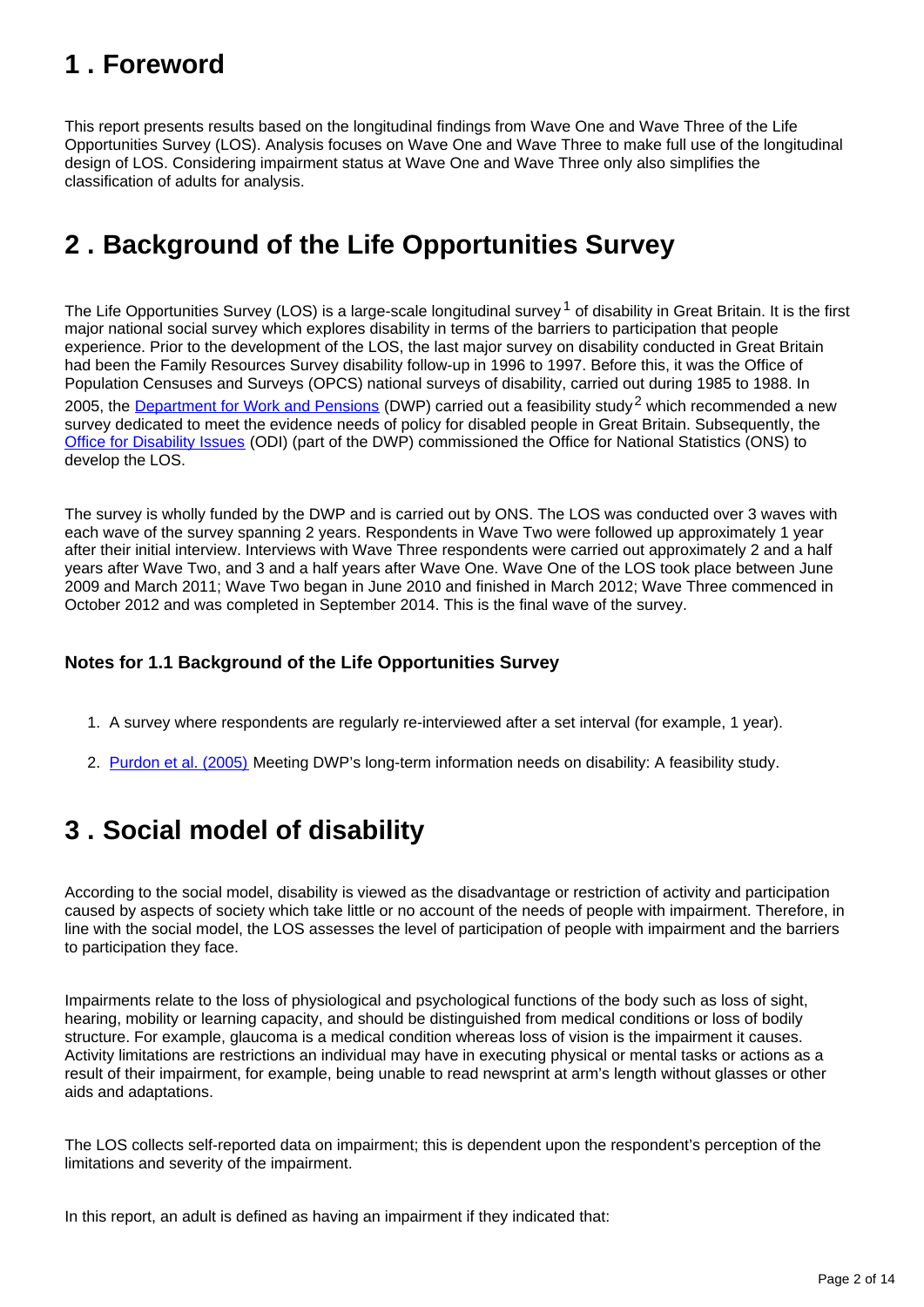- they experience either moderate, severe or complete difficulty within at least 1 area of physical or mental functioning
- certain activities are limited in any way as a result. "Activities" refer to different areas of physical or mental functioning, such as walking, climbing stairs or reading a newspaper

The LOS collects information about all impairments that a respondent may have (it is possible for a respondent to report more than one impairment) and respondents are asked to self-classify their impairment according to a list of 14 impairment types:

- $\cdot$  sight<sup>1</sup>
- hearing
- speaking
- mobility
- dexterity
- long-term pain
- $\bullet$  chronic health condition<sup>2</sup>
- breathing
- learning
- intellectual impairment
- behavioural
- memory
- mental health condition
- "other"

At Waves One and Three of the survey, respondents were not asked to specify the underlying condition for each impairment type. However, respondents who reported a particular impairment were asked the level and frequency of the limitation caused by the impairment. Questions about long-term health conditions were also included.

This method of classifying impairment status is compatible with the International Classification of Functioning, Disability and Health (ICF) developed by the [World Health Organisation](http://www.who.int/en/) (WHO).

The survey also collects information on:

- participation in different life areas
- the barriers that people face to participating in these life areas
- how levels of participation and barriers to participation change over time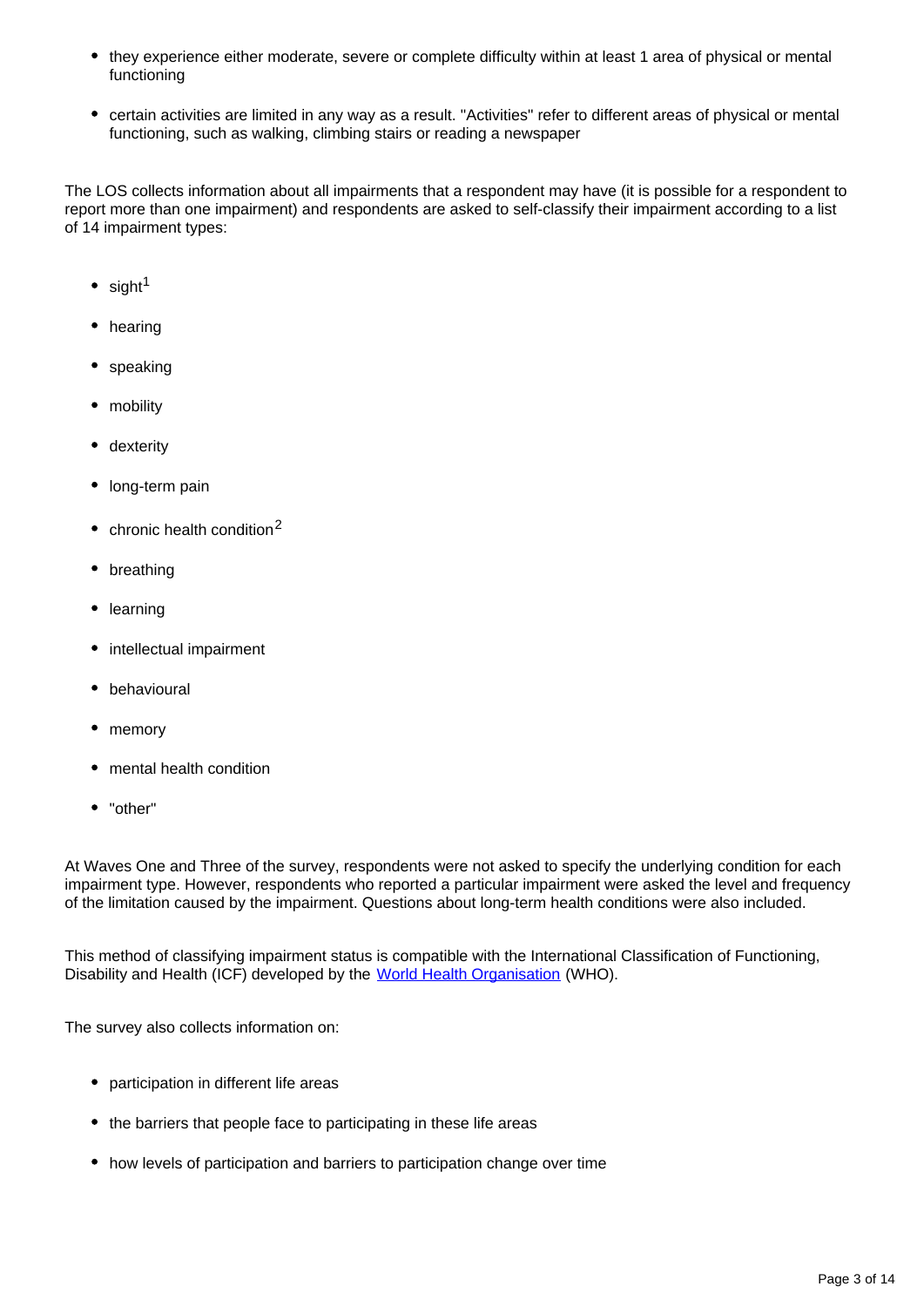Respondents are asked questions on a broad range of topics including employment, education and training, transport, leisure, social and cultural activities, the accessibility of buildings and use of public services. They are also asked questions about informal care, experiences of discrimination and crime and the financial situation of the household.

The LOS asks questions about people's experience of barriers in the following 8 life areas:

- education and training
- work
- economic life (the household's ability to make ends meet)
- transport
- leisure activities
- accessibility in the home
- accessibility outside the home
- social contact

An adult has a participation restriction if they experience at least 1 barrier to taking part in at least one of the 8 life areas.

Examples of barriers include: discrimination, the attitudes of other people, inaccessible buildings, public transport and information, lack of money, not having anyone to meet or speak to, as well as lack of support, equipment and adjustments.

Further information on the development of the survey, including details on the consultation with a reference group of disabled people and qualitative testing of the survey, can be found in the Wave One Interim Report (956.2 Kb [Pdf\)](http://www.ons.gov.uk/ons/rel/los/life-opportunities-survey/life-opportunities-survey/interim-results.pdf).

#### **Notes for 1.2 Social model of disability**

- 1. At Wave Three the question on limitation to activities due to impaired vision was amended to collect information for short and long sightedness as separate categories.
- 2. Wave Three included 2 additional categories to chronic health condition Chronic Obstructive Pulmonary Disease (COPD) and Depression.

## <span id="page-3-0"></span>**4 . Brief outline of the LOS methodology**

The following section of the report contains a brief summary of how respondents were followed up across the 3 waves and how they are classified into groups for the purpose of longitudinal analysis.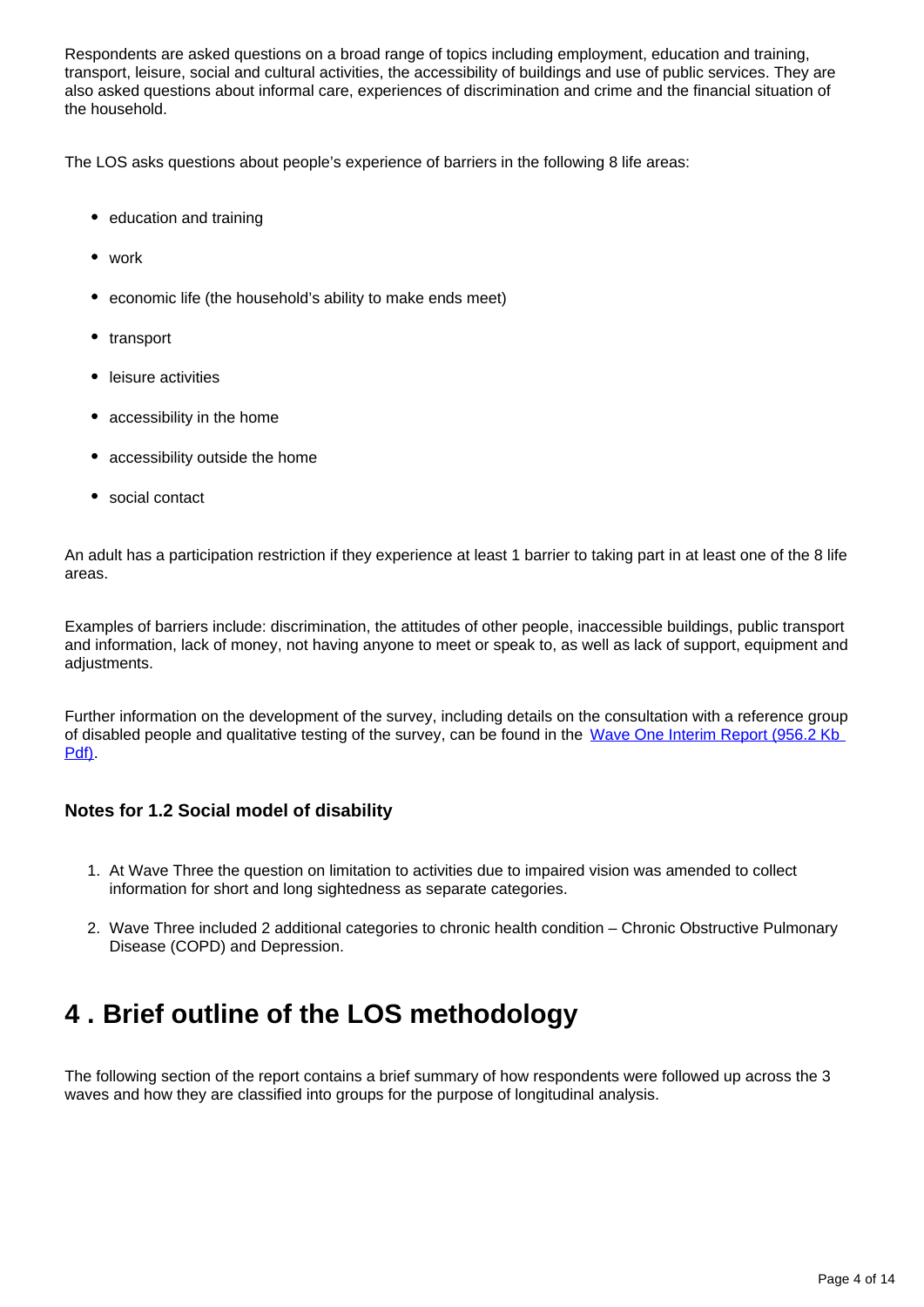### **1.3.1 Follow-up of respondents from Wave One to Wave Two**

A total of 37,500 households were sampled for the LOS Wave One survey, using a single stage (unclustered) design. In this first wave, all adults (with and without impairment) responding to the survey were interviewed. Classification of impairment status then took place after the interview. Each respondent's impairment status at Wave One was then used to assign them to 1 of 3 different groups which determined how they were followed up in Wave Two.

1. Adults with at least 1 impairment

This group included all adults who reported at least 1 impairment at Wave One  $1/29\%$ ). These adults, as well as all adult members of their households, were interviewed in person at Wave Two.

2. Control

Of the 71% of adults who did not report having an impairment at Wave One, a subset was selected to form a "control" group. The adults in this group were chosen to provide a comparison group that is similar to the adults with at least 1 impairment on several main characteristics associated with impairment: sex, age, region of residence, and the urban or rural classification of residence. The size of the control group was designed to be half that of the group of adults with at least 1 impairment, that is, for the Wave Two sample there were 2 adults with impairment for every 1 person in the control group. All of the adults in the control group, as well as all adult members of their households, were interviewed in person at Wave Two.

3. Onset-screening

All of the remaining adults who did not have an impairment at Wave One and who were not selected for the control group, were assigned to the "onset screening group". These adults were not interviewed in person at Wave Two, unless they or an adult member of their household had acquired an impairment between Wave One and Wave Two. A brief telephone interview was conducted with the onset-screening group between Wave One and Wave Two in order to establish if anyone in their household had acquired an impairment.

For more information on the composition of the 3 follow-up groups, see the Wave Two Interim Technical Report [\(2.26 Mb Pdf\).](http://www.ons.gov.uk/ons/rel/los/life-opportunities-survey/wave-two-interim-results-2010-11/wave-two-interim-technical-report.pdf)

### **1.3.2 Follow-up of respondents from Wave Two to Wave Three**

All adults interviewed at Wave Two LOS were followed up with a face-to-face interview at Wave Three. This included adults who reported at least one impairment at Wave Two, as well as all adult members of their household and adults without an impairment at Wave Two and all adults in their household.

Adults in the onset screening group were also followed up at Wave Three. A brief telephone interview was conducted with the onset-screening group between Wave Two and Wave Three in order to establish if anyone in their household had acquired an impairment. These adults were not interviewed in person at Wave Three, unless they or an adult member of their household had acquired an impairment between Wave Two and Wave Three.

Diagram 1.1 shows a summary of time periods of waves and the LOS longitudinal design. The data collection periods overlap slightly for Wave One and Wave Two, although adults were interviewed for Wave Two approximately a year after their first interview. The time period between interviews at Wave Two and Wave Three varies between 28 months and 30 months. This variation in time lag is due to the move from quarterly to monthly data collection implemented at Wave Two. The time lag between Wave One and Wave Three is between 3 years and 4 months and 3 and a half years.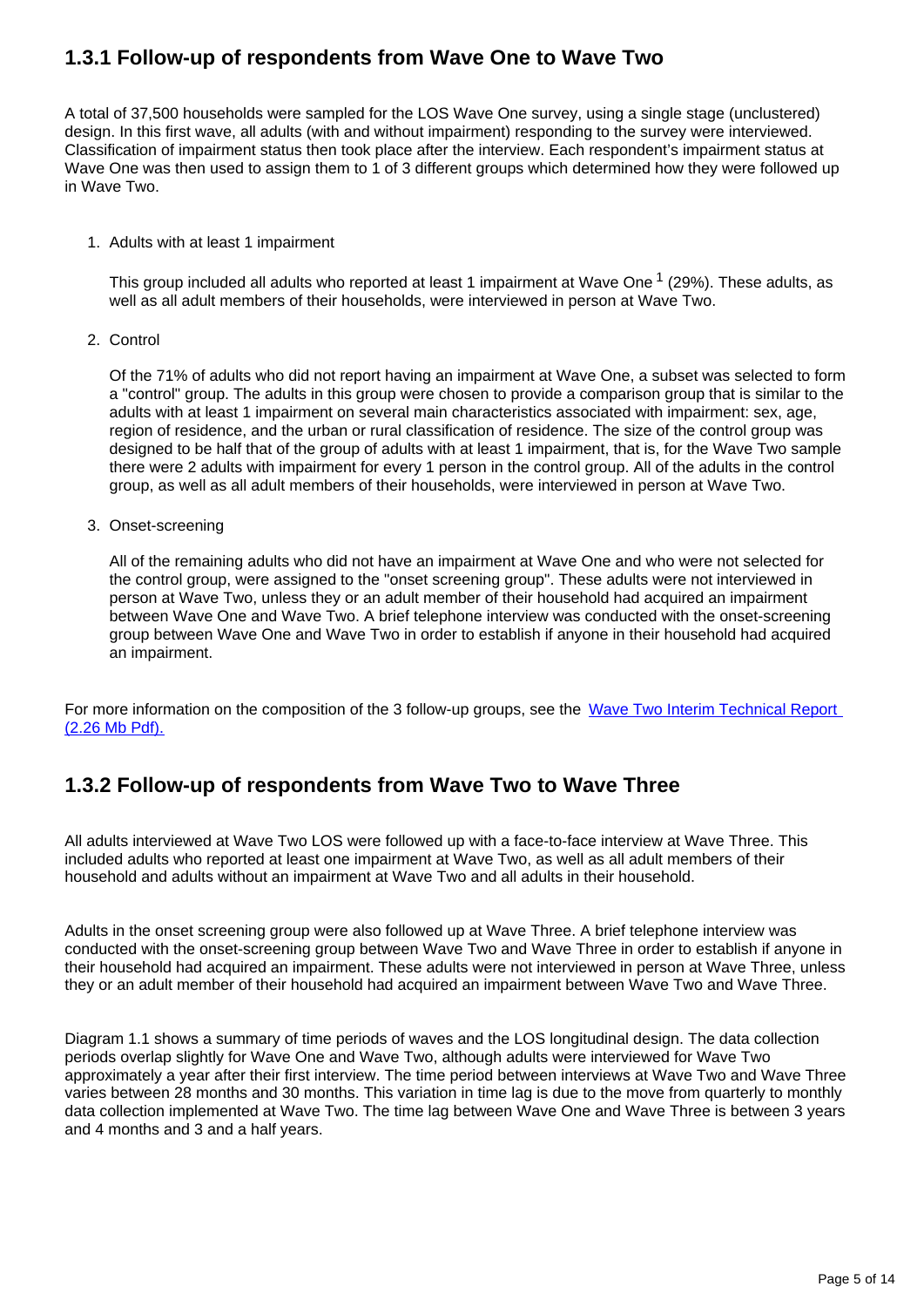### **Diagram 1.1: Timescale for LOS interviews**

| <b>Time period</b> | June 2009 - Mar<br>2010                                | June 2010 - Mar<br>2011                 | June 2011 - Mar<br>2012               | Oct 2012 - Sept<br>2013                                      | Oct 2013 - Sept<br>2014       |
|--------------------|--------------------------------------------------------|-----------------------------------------|---------------------------------------|--------------------------------------------------------------|-------------------------------|
| Wave               |                                                        | Wave One Year One I Wave One Year Two I |                                       |                                                              |                               |
|                    |                                                        |                                         | Wave Two Year One   Wave Two Year Two |                                                              |                               |
|                    |                                                        |                                         |                                       | <b>Wave Three Year</b><br><b>One</b>                         | <b>Wave Three Year</b><br>Two |
| <b>Fieldwork</b>   | Quarterly                                              |                                         |                                       | Monthly                                                      |                               |
| <b>Timelag</b>     | 12 months between<br>W <sub>1</sub> and W <sub>2</sub> |                                         |                                       | Between 28 and 30<br>months between W2<br>and W <sub>3</sub> |                               |

### **Classification of individuals for Wave Three longitudinal analysis**

Diagram 1.2 shows how adults have been classified for the Wave One to Wave Three longitudinal analysis. The classification takes into account impairment status at Wave One and Wave Three only. Diagram 1.2 also illustrates how adults who did not report any impairment at either Wave One or Wave Three flow through the survey. The more complex flow of adults through all 3 waves is illustrated in Annex 2 (79.3 Kb Pdf).

The following 4 groups are featured in the longitudinal analyses of this report:

- 1. adults who had at least 1 impairment at Wave One and at Wave Three are "adults with impairment at both waves"
- 2. adults who had at least 1 impairment at Wave One but no impairments at Wave Three are "offset adults"
- 3. adults who did not have any impairment at Wave One but had at least 1 impairment at Wave Three are "onset-acquired adults"
- 4. adults who did not have any impairment at Wave One or at Wave Three are "adults without impairment at both waves"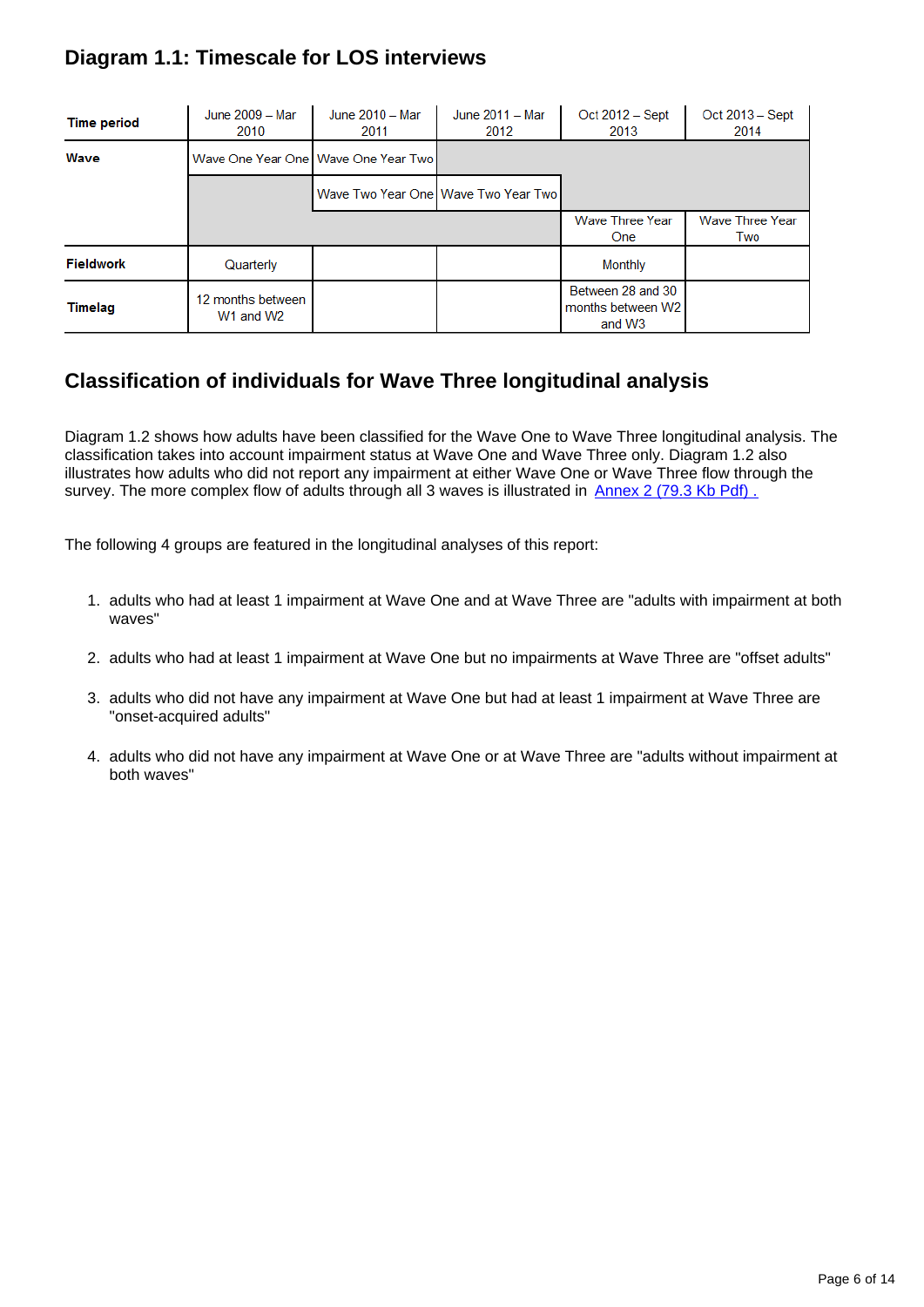### **Diagram 1.2: Classification of adults for LOS Wave Three longitudinal analysis**



### **Notes for 1.3 Brief outline of the LOS methodology**

1. [Wave one results, 2009 to 2011](https://www.gov.uk/government/uploads/system/uploads/attachment_data/file/180891/los_wave_one_200911.pdf)

## <span id="page-6-0"></span>**5 . Wave Three Analyses**

#### **Outline of chapters**

This report explores impairment transitions over time, as well as adults' experiences at Wave Three of various life areas by impairment status.

Chapter 1 (this chapter) sets out the background for the LOS and outlines the LOS methodology. This chapter also discusses the importance of the main measures used in the analysis and highlights both the strengths and weaknesses of using LOS data.

[Chapter 2](http://www.ons.gov.uk/ons/rel/los/life-opportunities-survey/wave-three--final-report--october-2012-to-september-2014/rpt-chapter-2.html) will examine the scale of onset and offset transitions that have occurred between Wave One and Wave Three.

[Chapter 3](http://www.ons.gov.uk/ons/rel/los/life-opportunities-survey/wave-three--final-report--october-2012-to-september-2014/rpt-chapter-3.html) will describe differences across Wave One and Wave Three in work status transitions, with relation to impairment status transitions and other characteristics and circumstances such as age, economic status, occupation and caring responsibilities.

[Chapter 4](http://www.ons.gov.uk/ons/rel/los/life-opportunities-survey/wave-three--final-report--october-2012-to-september-2014/rpt-chapter-4.html) provides an overview of participation restriction across life areas followed by a focus on participation restriction to the life area of leisure. Chapter 4 also looks at barriers to participation, such as difficulties in accessing culture, sport and leisure activities, and the effect of impairment status on how adults choose to live their lives.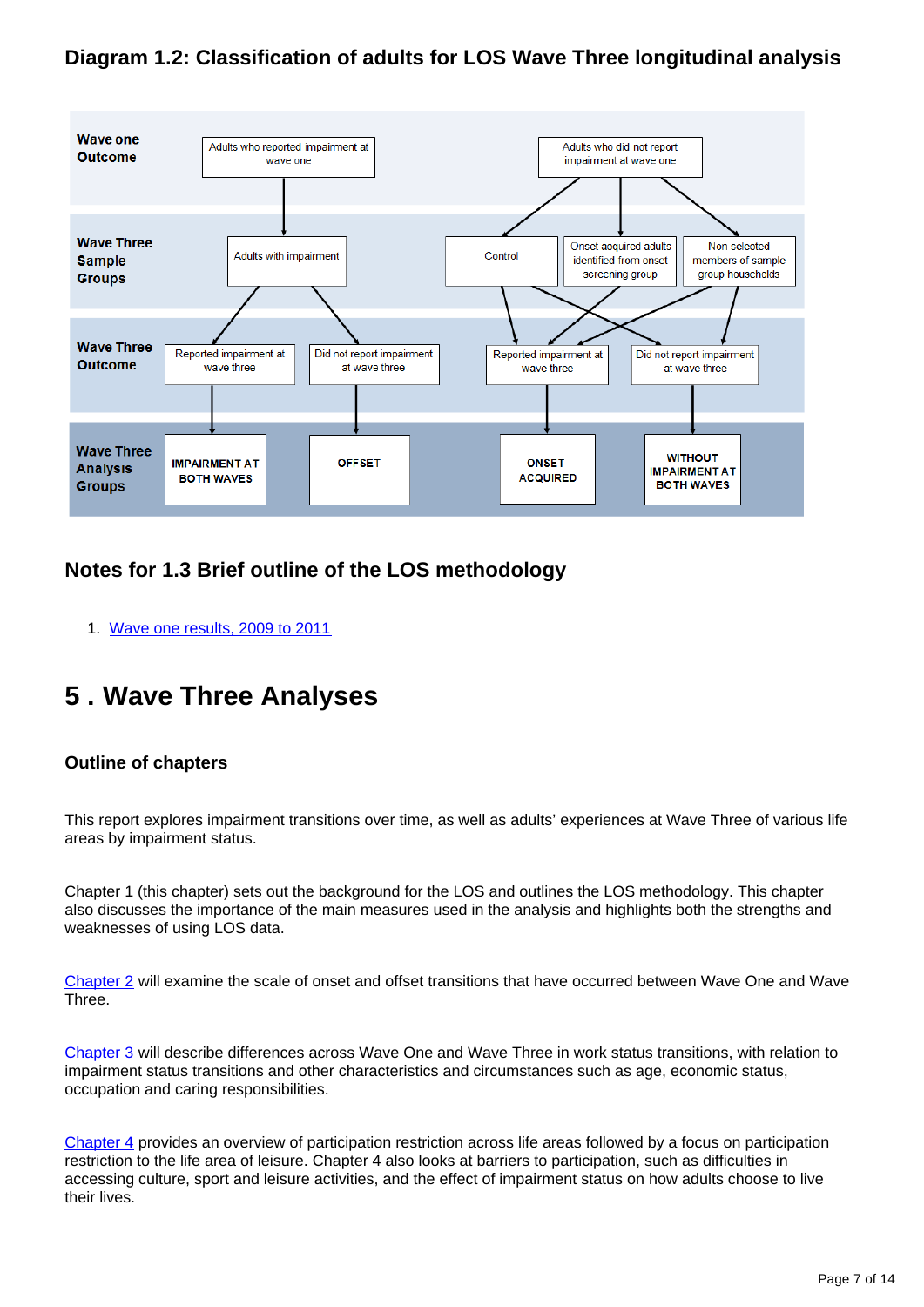[Chapter 5](http://www.ons.gov.uk/ons/rel/los/life-opportunities-survey/wave-three--final-report--october-2012-to-september-2014/rpt-chapter-5.html) explores how the level of social contact experienced by adults varies according to impairment status. It also looks at barriers to social contact, such as difficulties in getting in or out of the home, by impairment status.

[Chapter 6](http://www.ons.gov.uk/ons/rel/los/life-opportunities-survey/wave-three--final-report--october-2012-to-september-2014/rpt-chapter-6.html) provides a summary of the findings of the report.

As noted above, there is a focus on 3 of the 8 LOS life areas: work, leisure activities and social contact. These topics were chosen to understand more about the experience of onset and offset transitions over time and to examine some of the barriers to participation and access in these life areas at Wave Three.

The data have been weighted to provide estimates for the general population. This is done to improve the estimates, adjusting for sample non-coverage and non-response. As LOS is a longitudinal survey, this adjustment has been done based on the population at Wave One. LOS is therefore not suitable for calculating crosssectional estimates of impairment prevalence at Wave Two and Wave Three. Section 1.6 has more information on the specific strengths and weaknesses for LOS.

Further information on weighting of LOS Wave One to Wave Three data can be found in Section 1.5.

#### **Longitudinal analysis groups**

Throughout the report comparisons are made between the 4 groups of adults as described in Section 1.2 - adults with impairment at both waves, offset adults, onset-acquired adults and adults without impairment at both waves. The 4 groups reflect the diversity of impairment status, in that impairment status may be stable, or may change over time. A person may have impairments at both waves or be without impairment at both waves. Alternatively, they may no longer have impairments or they may acquire an impairment at Wave Three.

#### **Participation restriction and barriers**

An adult has a participation restriction in a life area if they experience at least 1 barrier in that area. For example, in community, leisure and civic life, respondents were asked if there were any activities that they would like to do more of but were not able to <sup>1</sup>. If they answered "yes", they were then asked to specify the barrier(s) experienced. Barriers in this life area included: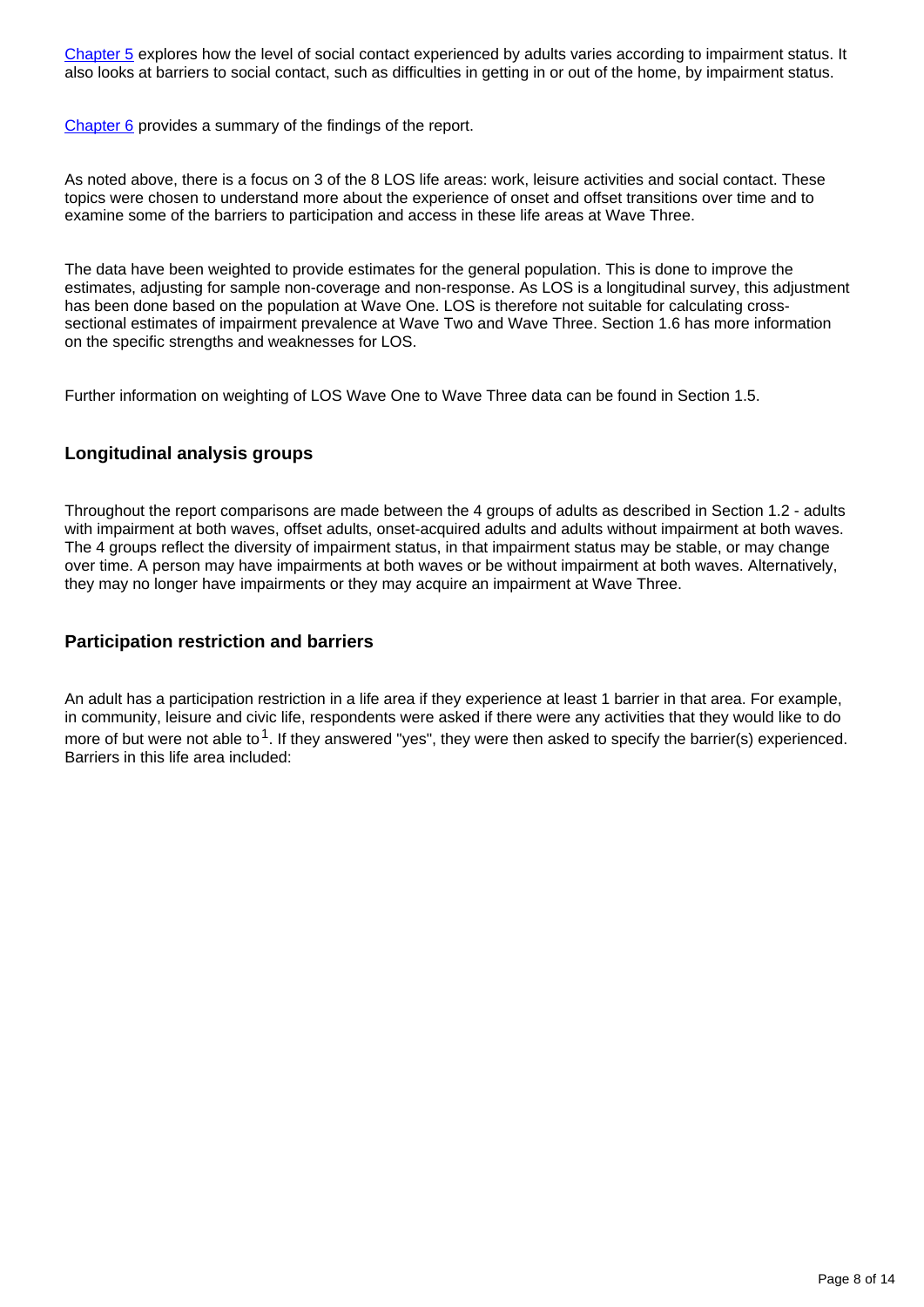- too busy/not enough time
- too expensive
- no-one to go with
- fear of crime
- fear of crowds
- lack of availability
- lack of help or assistance
- a health condition, illness or impairment
- disability related reasons
- attitudes of other people
- difficulty with transport
- difficulty getting into buildings
- difficulty using facilities
- caring responsibilities
- feel that I am not welcome

For another life area, the barriers reported may be different. For example, "lack of job opportunities" is a barrier applicable to work, whereas "difficulty getting to stop or station" is a barrier applicable to the use of public transport such as local buses and long distance trains. Analysis of barriers is presented in charts showing the top barriers that were reported by each group at Wave Three.

The top barriers form the focus of our analysis given the small number of respondents selecting other barrier types. The top 4 barriers are considered in [Chapter 4](http://www.ons.gov.uk/ons/rel/los/life-opportunities-survey/wave-three--final-report--october-2012-to-september-2014/rpt-chapter-4.html) and the top 6 in [Chapter 5.](http://www.ons.gov.uk/ons/rel/los/life-opportunities-survey/wave-three--final-report--october-2012-to-september-2014/rpt-chapter-5.html) Where direct comparisons between analysis groups or age groups are made within the text, these are statistically significant at the 95% confidence level unless otherwise stated. Where the text describes the most common barriers, or the ordering of barriers within an analysis group, no significance testing has been carried out.

#### **Why is it important to study barriers to participation to understand disability?**

The results from the longitudinal analysis of the LOS will be used to further inform a new understanding of the dynamic nature of the disabled population and of the barriers faced by people with impairment. It is important to understand more about the dynamic nature of disability and the barriers people with impairments face. Such findings can be used to inform the development of policies relating to health and disability.

#### **Notes for 1.4 Wave Three Analyses**

- 1. [Life Opportunities Survey Wave One Questionnaire \(678.4 Kb Pdf\)](http://www.ons.gov.uk/ons/rel/los/life-opportunities-survey/life-opportunities-survey/results-from-the-life-opportunities-survey--los-.pdf)
- <span id="page-8-0"></span>**6 . Interpreting survey results**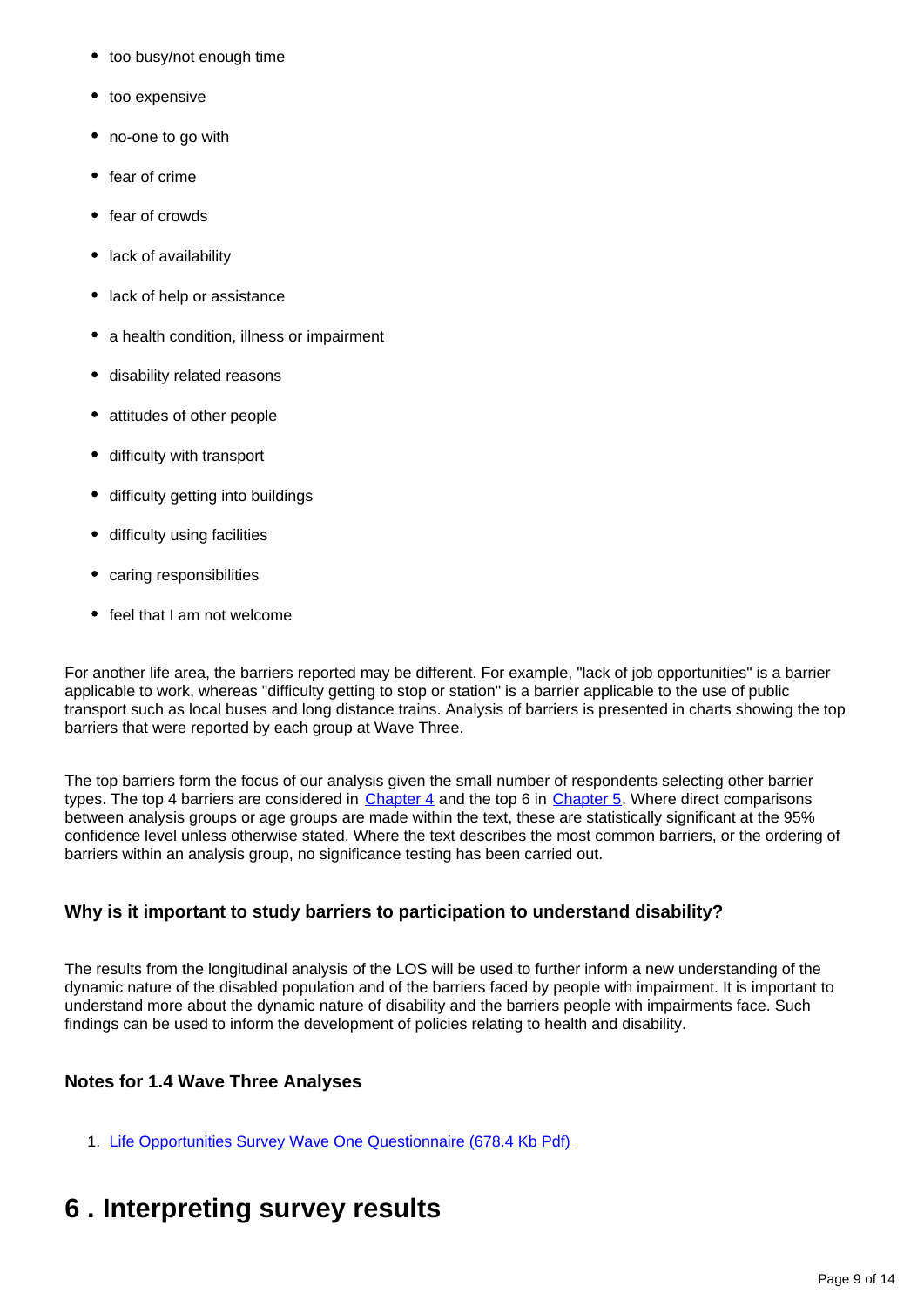#### **Units, presentation and accuracy**

Detailed definitions of the terms and categories used in this report are provided in the [Glossary.](http://www.ons.gov.uk/ons/guide-method/method-quality/specific/social-and-welfare-methodology/life-opportunities-survey/life-opportunities-survey-glossary.html)

All estimates presented in the tables and charts have been analysed using longitudinal weights so that they have been adjusted for non-response, differential sampling probabilities of selection at Wave One, and loss to followup at Wave Two and Wave Three.

The weighting of the Wave One to Wave Three data was carried out in 2 steps:

Step 1: An adjustment to loss to follow-up was applied to the Wave One to Wave Two weights of all cases that were present in Wave One and responded in Wave Three. The same method was applied that was used in Wave Two, described in Annex 1 of the [Wave Two report.](http://www.ons.gov.uk/ons/rel/los/life-opportunities-survey/wave-two--part-ii/index.html) The adjusted weights were then calibrated to the Wave One population totals.

Step 2: The dataset used in step 1 was expanded to add the cases from the screening group that received a faceto-face interview in Wave Three (because they had "onset" to impairment). The same weight adjustment procedure was applied that was used in the Wave One to Wave Two dataset, described in Annex 1 of the [Wave](http://www.ons.gov.uk/ons/rel/los/life-opportunities-survey/wave-two--part-ii/index.html)  [Two report.](http://www.ons.gov.uk/ons/rel/los/life-opportunities-survey/wave-two--part-ii/index.html)

#### **Calculating percentages**

Percentages reported throughout the document have been calculated using population estimates rounded to integers. When calculating percentages, the values of residual categories such as "no answer" or "don't know" have been excluded from the denominator.

#### **Sample attrition, household and individual response rates**

The response rate for LOS Wave Three can be calculated at both household and individual level. The LOS Wave Three achieved a household level response rate of 66%. In this case responding households were those in which information was collected in person or by proxy for all adults. The survey achieved an individual response rate of 64%, among adults who were eligible for a face-to-face interview.

For longitudinal surveys, the sample is subject to attrition moving from 1 wave to the next. For the LOS, a subset of the original sample at Wave One were not contactable, did not respond, or refused further participation at Wave Two and Wave Three. More information on sample attrition and the household and individual response rates can be found in **[Annex 3 \(106 Kb Pdf\)](http://www.ons.gov.uk/ons/guide-method/method-quality/specific/social-and-welfare-methodology/life-opportunities-survey/annex-3-response-rates.pdf)** 

#### **Statistical significance**

Unless otherwise stated, changes and differences mentioned in the text have been found to be statistically significant at the 95% confidence level. Different tests were used when comparing differences between waves (non-independent) and differences between analysis groups or age groups (independent).

There are 3 notable exceptions to this: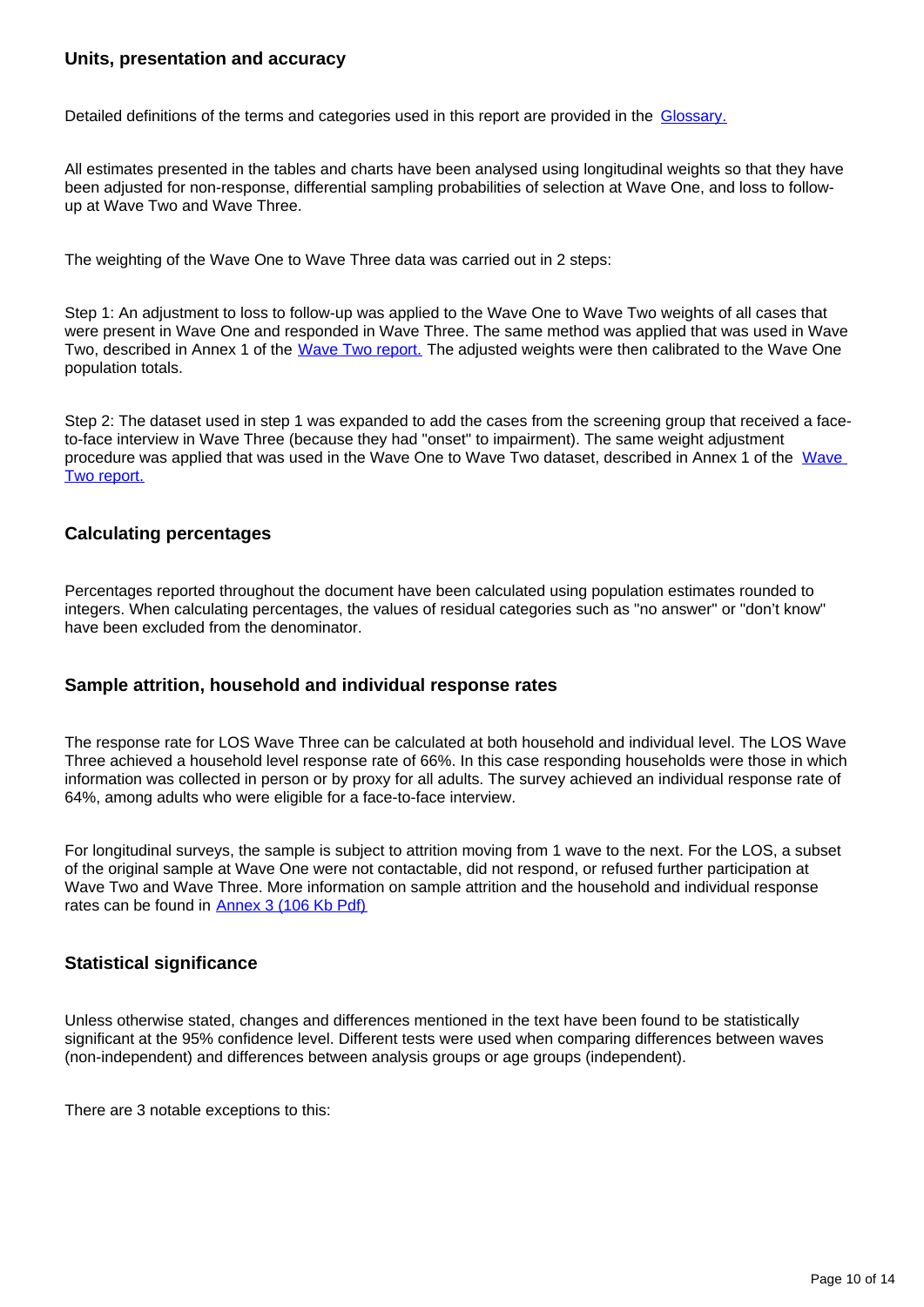#### **Chapter 2**

For comparisons of offset and onset rates by impairment type (Tables 2.7 and 2.10), unless they involve comparing age groups, no significance testing has been carried out. This is because individuals can experience more than 1 impairment type, so any differences are not independent and would require a different form of significance testing.

Significance testing has not been carried out on Tables 2.1 to 2.4 and 2.11 to 2.14, comparing the severity and frequency of impairment types. This is because individuals can experience more than one impairment type, so any differences are not independent and would require a different form of significance testing.

#### **Chapter 4**

The analysis of the types of barriers adults experienced are presented as a description comparing the top barriers. Where the text describes the most common barriers, or the ordering of barriers within an analysis group, no significance testing has been carried out. Where direct comparisons between analysis groups or age groups are made within the text, testing has been undertaken and differences are statistically significant at the 95% confidence level unless otherwise stated.

### <span id="page-10-0"></span>**7 . Strengths and weaknesses**

#### **Specific strengths of using the LOS:**

- LOS is a longitudinal survey that has been designed to follow respondents over time to provide an insight and understanding into the transient nature of impairment. An important key component of the survey design is the ability to compare the experience of barriers to participation between people with impairment and those without impairment over time to assess the equality in access in different life areas. The formation, at Wave Two, of a control group from within the respondents who did not have any impairments at Wave One, allows experiences to be compared between the 2 groups. The analysis in this report compares Wave One with Wave Three.
- As the first longitudinal survey of its kind, the data collected provides a unique and rich source of data for use by analysts. It provides understanding about the transitions into and out of impairment, as well as different types and severity of impairment experienced by adults in Great Britain.
- Survey design. The LOS uses an unclustered sample designed to produce efficient estimates for the sample size and Great Britain. The unclustered sample allows greater precision to be achieved in LOS outputs because it helps to make the sample more representative of all groups in society  $^1$ .
- The size of the Wave One sample was sufficient to accommodate for attrition over time. As a result, at Wave Three, the sample remains of a sufficient size to allow for comparisons and analysis to be conducted among subgroups of the sample.

#### **Specific weaknesses of using the LOS:**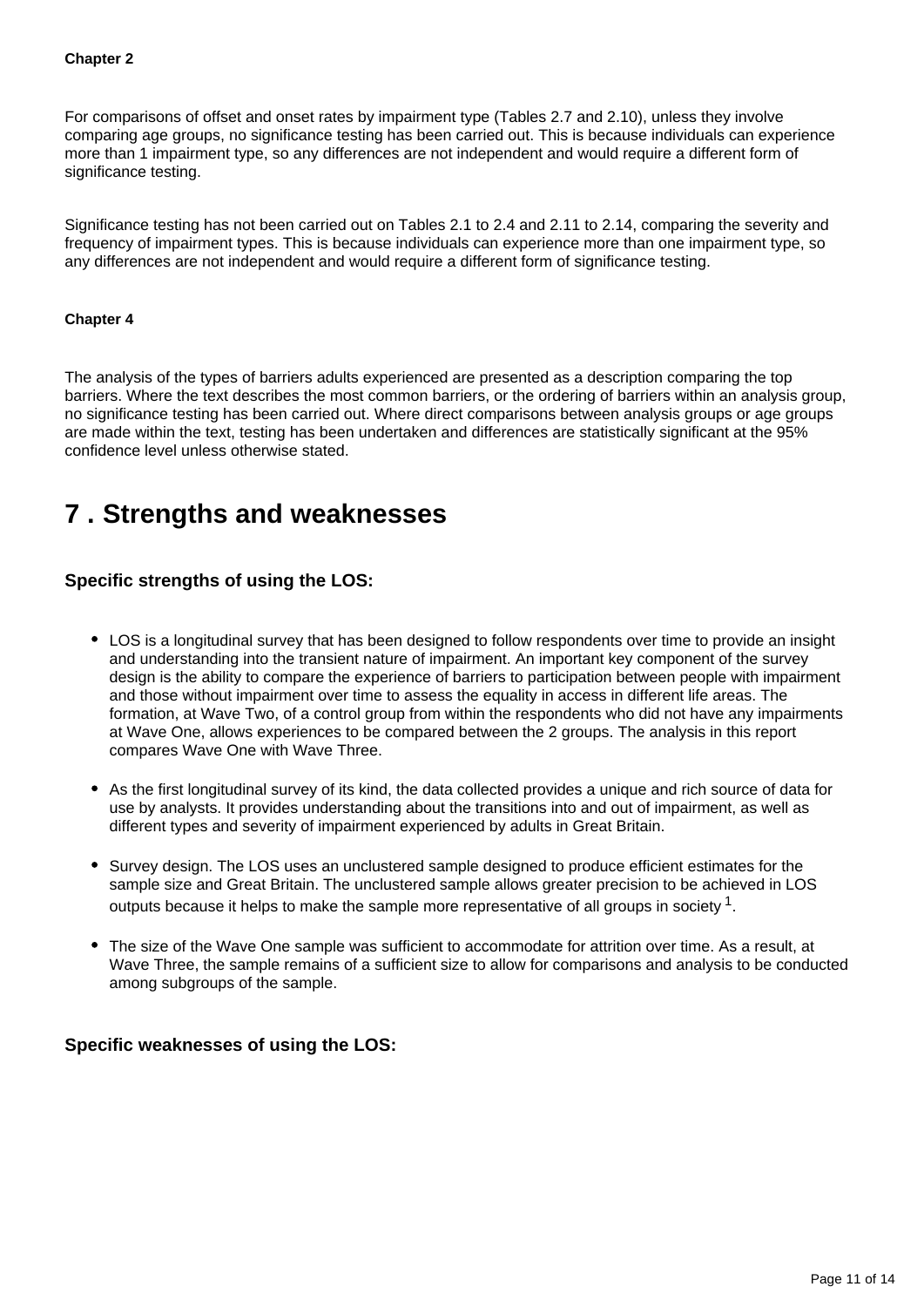- Potential under- or over-reporting of impairment. The LOS collects self-reported impairment data which is dependent upon the respondent's perception of the limitations and severity of the impairment at the time of the interview. A self-reporting measure of this kind is prone to both over- and under-reporting as the perception of the existence and effect of impairment is dependent upon each respondent's own personal opinion on the day they are interviewed.
- One consequence of this is that the respondent's perception of the impairment may differ over time causing transitions to be recorded that may or may not be real. For example, the LOS definition of impairment is dependent upon the respondent reporting more than "mild" difficulty. If at Wave One they report "moderate" difficulty, they will be classed as having an impairment according to the LOS definition. However, if at Wave Two we assume that there has been no change in the impairment and the respondent reports "mild" difficulty, LOS will no longer class them as having an impairment. Using this example, the respondent will be treated as having offset from impairment at Wave Two. This approach has also been applied at Wave Three.
- Cross-sectional weights are not available on the LOS Wave Two and Wave Three datasets and therefore estimates of impairment prevalence cannot be calculated. Overall estimates of disability prevalence are available from the Family Resources Survey<sup>2</sup>.

The LOS is a sample survey and so is subject to weaknesses which also exist for other surveys, including: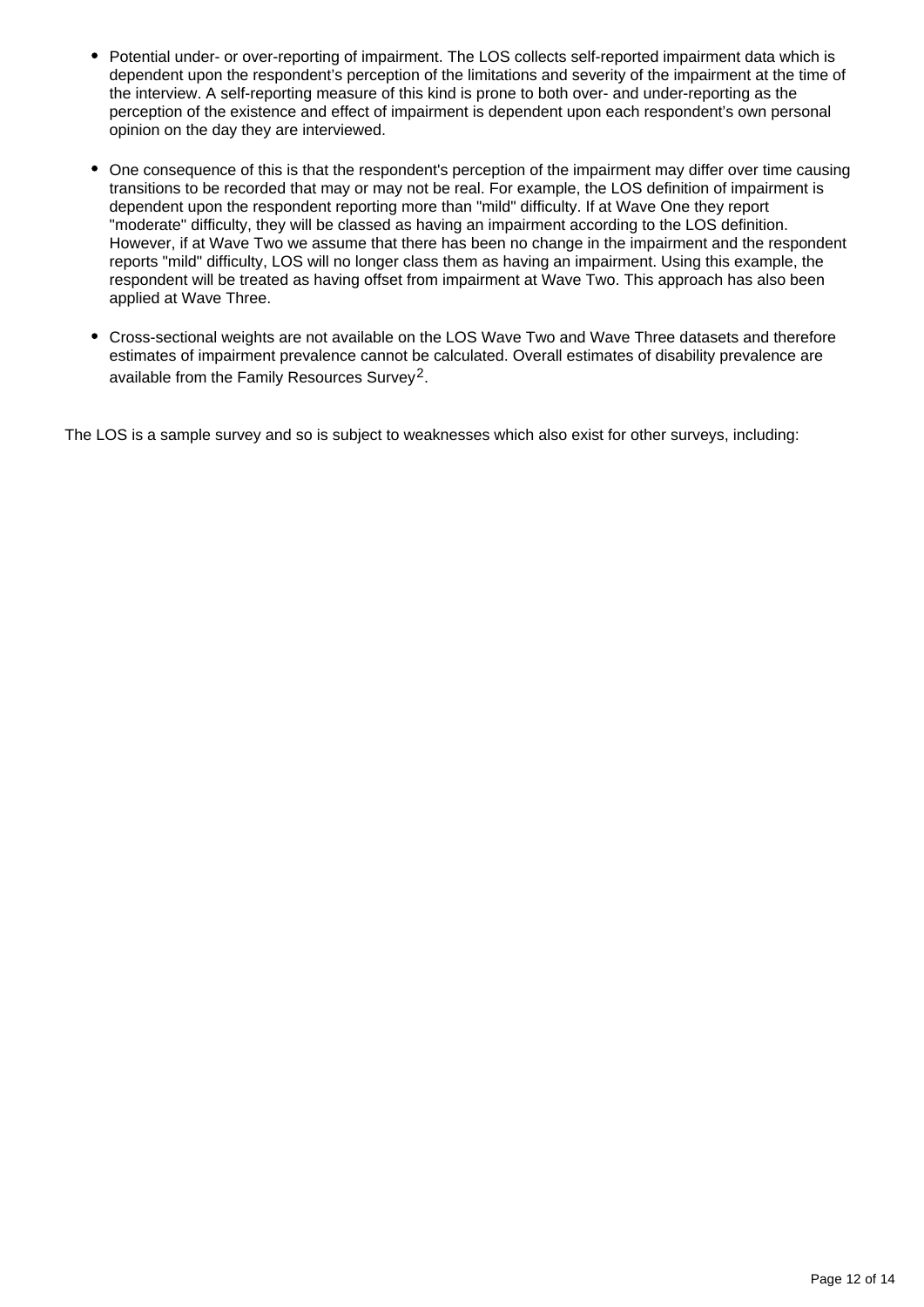- Non-sampling error. Estimates from all sample surveys, including those derived from the LOS data, will contain a degree of uncertainty due to non-sampling and sampling error. Non-sampling error generally arises from errors in the collection, measurement and processing of the data  $3$ . To minimise non-sampling error, the LOS questionnaire was administered using computer-assisted interviewing (CAI), which ensured that the questionnaire routing was followed correctly during the interview and inconsistencies and potential collection errors were able to be queried, and where appropriate, corrected during the interview  $1$ . Again, to minimise non-sampling error, as a result of errors arising from data collection, all of our ONS interviewers received both generic interviewer training and specific LOS training prior to working on the LOS. The LOS Wave One Technical Report provides further information about the data collection and processing of the data $^3$ .
- Sampling error. This relates to the fact that the sample chosen is only one of a large number of samples that could have been chosen. It follows then that any estimate derived from the sample is only one of a large number of estimates that could have been made. For users of survey data, the precision of the estimate is of interest, that is, how much the estimate would vary when different samples are drawn  $4$ . In general, the larger the sample size from which the estimate is derived, the more precise, or robust, is the estimate.
- Non-response and missing information. The information from a household which co-operates in the survey may be incomplete. This can be due to one of the following reasons: a partial refusal (for example, to income); because information was collected by proxy, therefore certain questions were omitted from the interview; or a particular item was missed because of a lack of understanding or an error.
- Survey coverage. The LOS Wave One sample was designed to cover private households in Great Britain. Therefore individuals in care or retirement homes, for example, will not be included. This means that figures relating to the severely disabled and the most elderly individuals may not be representative of the Great Britain population, as many will have moved into homes where they can receive more frequent help.
- The survey at Wave Two followed individuals and their households and remains a private household survey. This means that any respondents who moved into institutions (care or retirement homes, prison, etc) between Waves One and Two were not followed at Wave Two and were recorded as not eligible to participate in the survey. Similarly, respondents who moved into institutions between Waves Two and Three were not followed at Wave Three and were recorded as not eligible to participate in the survey.
- The LOS Wave Two set sample comprised only of households of individuals who had participated at Wave One and did not include any new households. This approach does not allow the sample to be refreshed to include any new population sub-groups that may have entered the country since the sample was drawn for Wave One. However, any adult or child who had entered a LOS household since the Wave One interview are included as new survey entrants at Wave Two. This approach has been applied at Wave Three.
- Survey bias. Although work has been undertaken to try to ensure that the figures that have been collected are valid and that adjustments are made for attrition, survey bias may still remain. This may be partly due to misreporting of certain data items and sampling error, but also may reflect non-response biases not controlled for in the weighting factors. As with Waves One and Two, efforts were continually made at Wave Three to minimise these issues, for example, through greater reliance on documentary evidence at the interview and maintaining response rates.

#### **Notes for 1.6 Strengths and weaknesses**

- 1. [Wave One Technical Report](http://www.ons.gov.uk/ons/rel/los/life-opportunities-survey/wave-one-technical-report-2009-11/wave-one-technical-report--2009-11.pdf)
- 2. **[Family Resources Survey 2013 to 2014](https://www.gov.uk/government/uploads/system/uploads/attachment_data/file/437481/family-resources-survey-2013-14.pdf)**
- 3. For more information on non-sampling errors please see Page 200 of the [Wave One Report](http://www.gov.uk/government/uploads/system/uploads/attachment_data/file/180891/los_wave_one_200911.pdf)
- 4. The precision of the estimate can be gauged by its confidence interval the range of values within which the population parameter is estimated to lie. The narrower the interval, the more precise is the estimate